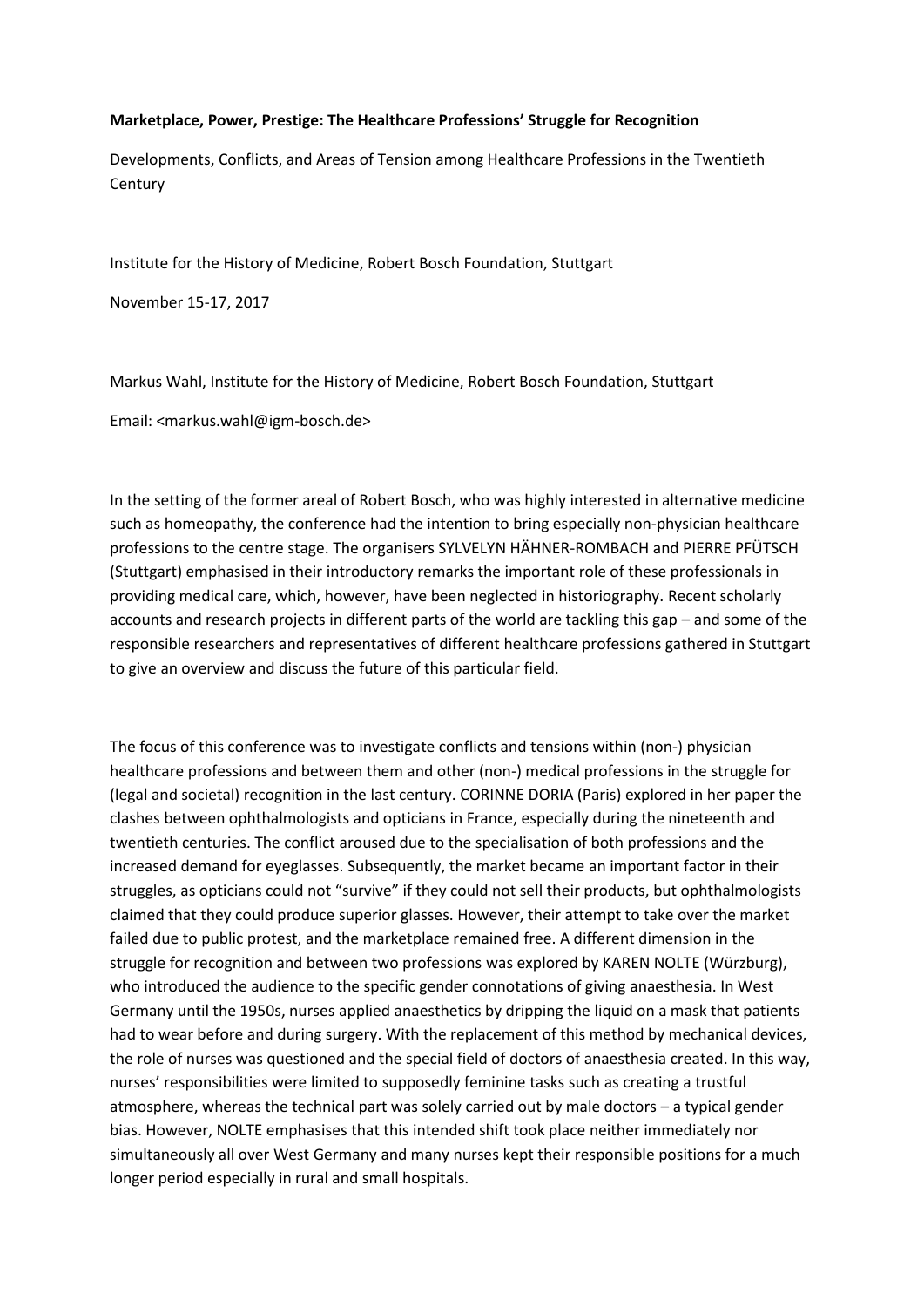Even today, however, gender bias and the disregard of competencies between different healthcare professions exist. ANDREA BOSCH (Stuttgart), for example, talked about her experience as a midwife in the newly developed midwife-led units in Germany since the late 1990s. With the help of a study, she could show that, compared to obstetrician led clinics, these units not only improved mothers and babies' health, but also reduced the need of medical interventions, increased the choice, control and continuity of care for pregnant women, and was more cost-effective. Obstetricians, however, always raised criticisms as these units could be seen as the first step to an independent profession, which in their opinion had no legitimacy. EILEEN THROWER (Hyden, Kentucky) showed in this context that this struggle between doctors and midwives was neither new nor unique to Germany. The general shift during the nineteenth century from female midwives to male midwives as well as the shift from home to hospital births increased the mortality of mothers and infants, refuting the common belief that science directly enhances the safety during childbirth. The response of authorities in the United States of America was the creation of specialised "nurse-midwives". However, in Georgia, there was almost no midwifery until the 1970s, and only due to the baby boomer generation this situation changed. Doctors were always sceptical, and some criticised that nurse-midwives would "steal patients" and thus denounced them as "counter-culture". Nevertheless, nurse-midwives gained prestige, especially among uninsured patients, and thus were able to establish an educational program with their own degrees.

Another healthcare profession, which has been neglected in historical research, is the physical therapist. MAYA GUEZ (Tel Aviv) gave an insight into the development and issues of this particular profession in Israel. Since physicians established a strong lobby in this country, other health professionals have always been hindered in their development and recognition. Therefore, Israel lacked behind the international development and only had five registered physical therapists in the 1950s. From this time onwards, this profession had undergone a slow, but steady development. Their practice, however, remains heavily restricted by the influence of the medical profession even today.

JANE BROOKS (Manchester) opened up the second session, shifting the focus towards the external conditions in which the struggle of healthcare professions for recognition was embedded. In her paper, she showed how nurses from the United Kingdom were expected to expand their roles and tasks in overseas military hospitals to provide better care for the wounded soldiers during the Second World War. This recognition led to conflicts, especially after "war nurses" returned to the motherland, as the medical profession rejected the demands of nurses to take over more responsibilities. Nurses' role during the war, however, raised their sense of their abilities and many nurses were disappointed. Some even refused to give up their status and recognition after the war – they rebelled against the reinforced gender boundaries. A different influence was enacted by the United Kingdom in their British Mandate Palestine that affected the profession of dentistry. EYAL KATVAN (Ramat Gan) gave an overview how the state tried but failed to regulate this profession during the 1920s. Therefore, the conflict mostly occurred in the legal arena between different qualified and unqualified branches of dentistry in British Mandate Palestine. However, also the immigration of dentists with various diplomas created tensions, as there was no standardised degree. In the end, all groups within the dentistry fought for recognition and denied the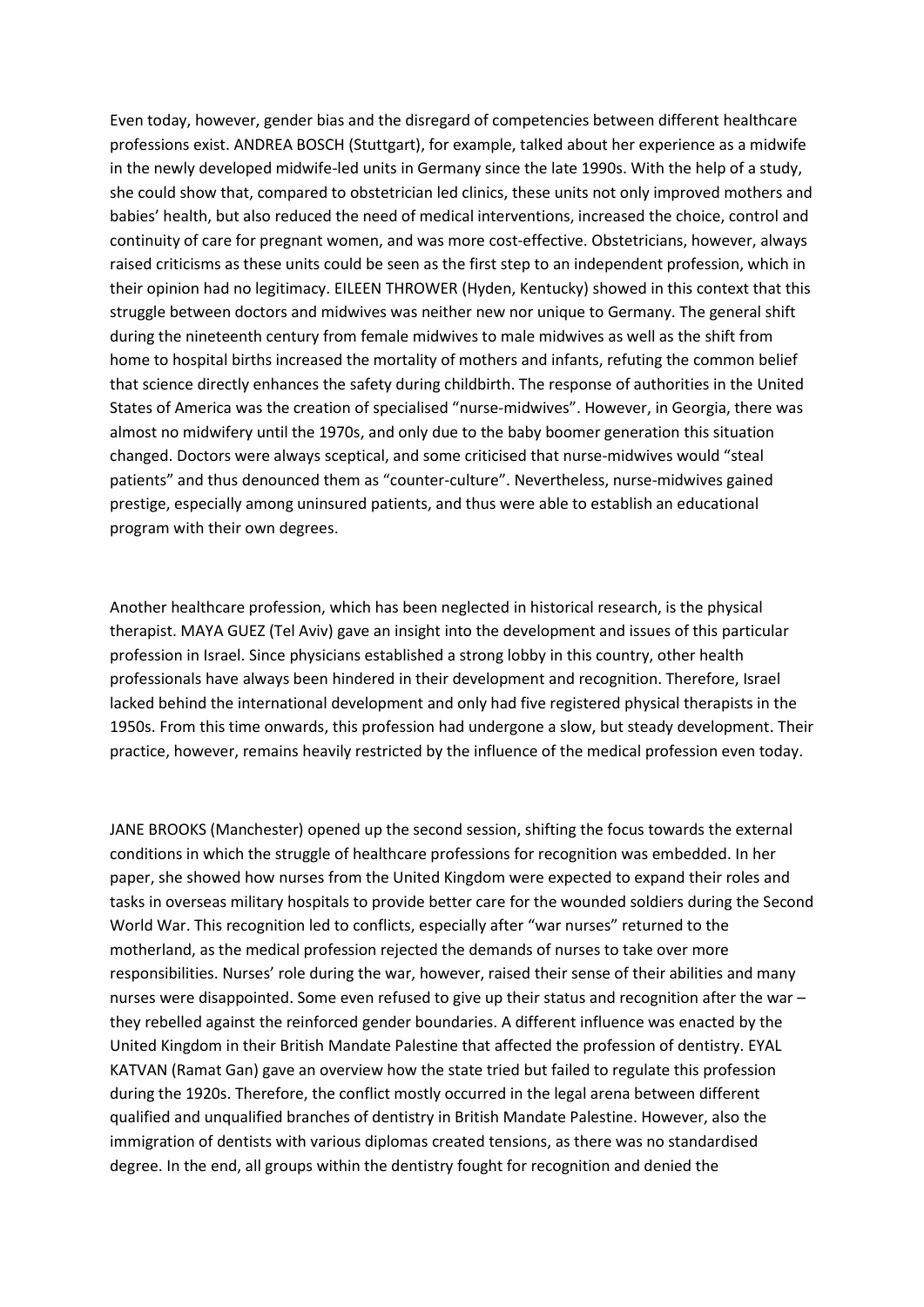competencies of other groups, causing confusion, conflicts, and uncertainties about distinguishing tasks and responsibilities among them.

The cooperation between different medical professions often causes conflicts. As PIERRE PFÜTSCH (Stuttgart) argued, these conflicts can provide an analytical proof of changing mentalities and societal requirements; a fact, which he discussed on the example of emergency medical services in Germany. After the initial restriction to non-medical tasks, the advancement in medicine and technologies, such as vehicles, as well as the increase of accidents required that drivers of ambulances have to have a medical training from the 1970s onwards. This change created tension between doctors and the personnel of the emergency medical service that eventually led to a law, which, however, failed to provide a clear distinction of tasks and solely enacted a hierarchy between these two medical professions. AARON PFAFF (Stuttgart) provided another perspective of how different parties, like insurance companies and pharmaceutical industries, can hinder or encourage the establishment and recognition of a profession, such as the diabetes advisor. The necessity to educate the patients with the chronic disease of diabetes to accomplish a better treatment was recognised already in the 1920s. However, he showed that it took another 70 years until training courses for advisors were created and this medical profession officially recognised. The final push was given by the pharmaceutical companies, who realised the potential profit by reaching out to the patient as a customer, and thus encouraged the widespread education of diabetics to use the new self-measuring devices.

ANDREAS PFEUFFER (Olten) analysed the most recent creation of a new profession that was required in hospitals due to the economic and financial demands of insurance companies: the medical coder. Initially, the doctors' association was in favour of this new profession, as it would free the doctor from this bureaucratic task. Nevertheless, since its establishment, medical coders came into conflict with physicians, as the former pressured doctors to use the codes and to use them correctly. An important aspect in the development of this profession is that many of the medical coders are former nurses, who changed the job because of their poor working conditions – a fluctuation that threatens the medical services even more due to the already existing shortage of medical personnel in general.

Nevertheless, not only external entities and conditions have an impact on the creation of a health profession, but also struggles within a profession about aims, organisation, and other issues can hamper its development. SYLVELYN HÄHNER-ROMBACH (Stuttgart) turned the discussion to the hesitations and preconception of nurses towards the inclusion of families, especially the mothers, in paediatric hospital wards in Germany. The issue was also based on the fact that until the 1970s nurses had to be unmarried and thus conflicts arose between the two gender models of women. Nevertheless, debates in psychology about the importance of the family for the child and changes in hospitals and the nurse's role led to a shift in this struggle, and the inclusion of mothers was seen as positive. The knowledge of a child's social background often increased the effectiveness of treatments, not least as the presence of the family gave the child some stability in a potentially hostile environment. However, the profession of the nurse changed due to this inclusion and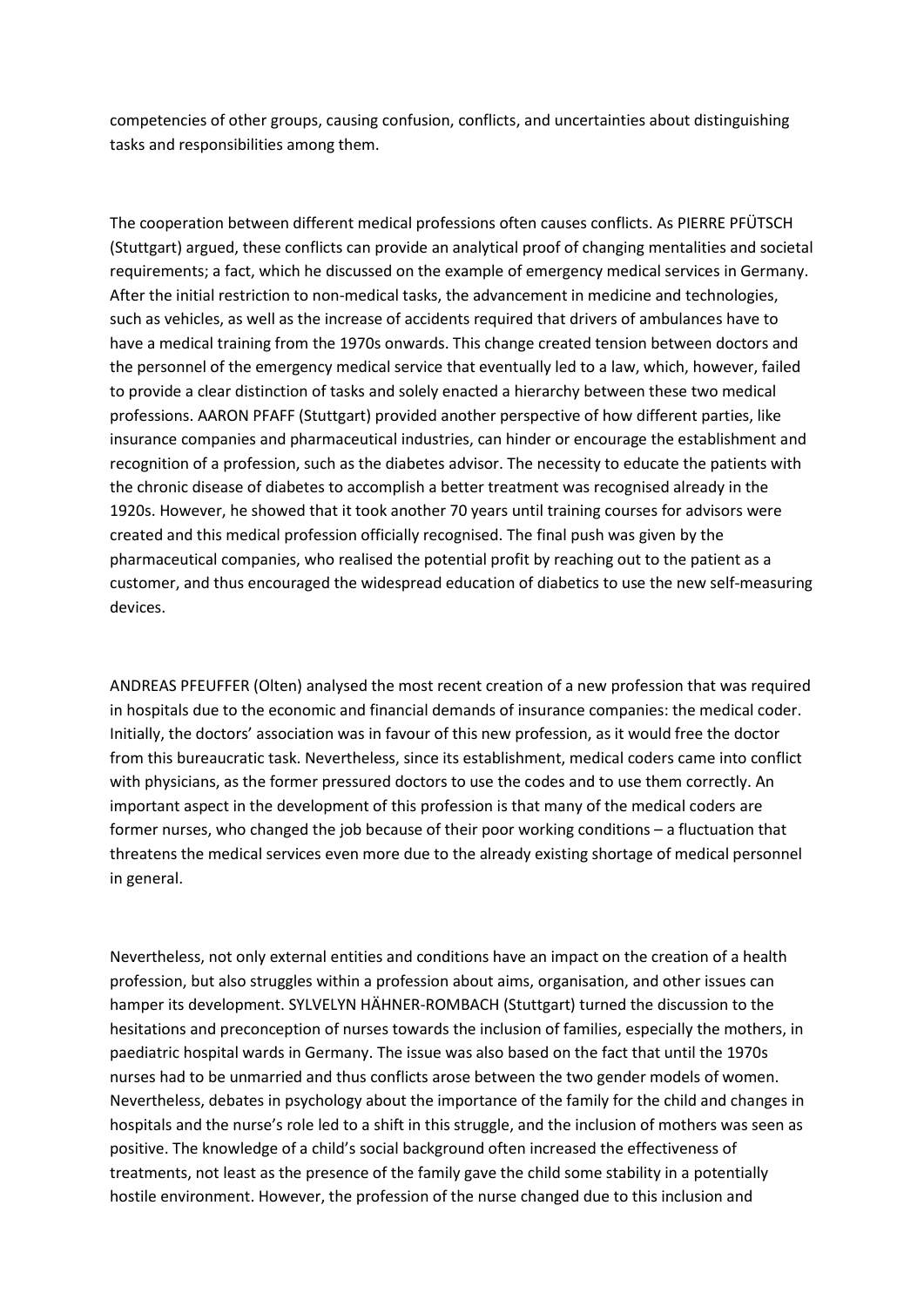eventually caused a loss of status and recognition. The gender dimension also played an important role in the paper of CHRISTOPH SCHWAMM (Stuttgart), who analysed the entry of men into nursing after 1960 in Germany. After seeing the concept of masculinity as a barrier to take on a feminised job, such as nursing, male nurses were successful in re-masculinising the field. Their societal stand, however, was one of "lesser" or even "subordinate" men. To make male-nursing fit the concept of masculinity at the time, job descriptions particularly emphasised the technical requirements due to technological advances in hospitals that made male nurses indispensable. However, female nurses were against the tendencies to create technological experts, but never criticised the lack of compassion, affection, or caring abilities of their male counterparts. In the end, many male nurses did not worry about masculinity concepts and debates per se and often entered high privileged positions within the field and its associations.

In the final paper, GEERTJE BOSCHMA (Vancouver) employed a generational analysis to discuss the views and application of electroconvulsive therapy in the Netherlands since 1939. After its rejection as dangerous and unscientific, the debate slowly changed: the treatment became more acceptable as part of biological psychiatry, not least due to the use of anaesthesia. Nevertheless, as the activism against electroconvulsive therapy remained strong, politicians questioned the responsible physicians and psychiatrists. Therefore, the continued use of this therapy due to practical and medical reasons caused a shift to research-based justifications of the psychiatrists themselves and to the people, which eventually led to an increase of clinical and public confidence since the 2010s.

In the final discussion, the organisers concluded that this conference aimed to examine if the analysis of conflicts allows revealing mentalities and disclosing dynamics of historical change in this field. It was discussed that this analytical approach broadens the perspective on medicalisation and opens up areas for comparison between different countries and continents and for future research. Furthermore, the role of pharmaceutical companies and technological change cannot be neglected in the analysis of healthcare and its professions. However, patients need to remain the focal point of historical research, as they, for example, had the agency to dispel a conflict within and between medical professions. This conference brought together many researchers from this field from all over the world, covering a wide range of topics and possible ways to investigate the struggle of (non-) physician healthcare professions. In this way, it was not only a summary of work in progress but also emphasised the potential of getting "off the beaten tracks" within the social history of medicine. However, the focus of the conference was limited to Western medicine and was unable to incorporate, for example, the different developments in Central-Eastern Europe or developing countries. Nevertheless, all papers were able to give an insight in the mentalities, power relations, exchanged ideas, external constraints, and the players, which determined the conflict, development, and recognition of a healthcare profession during the twentieth century.

## **Overview of the Conference:**

Session 1: Interprofessional Conflicts (Chair: Robert Jütte)